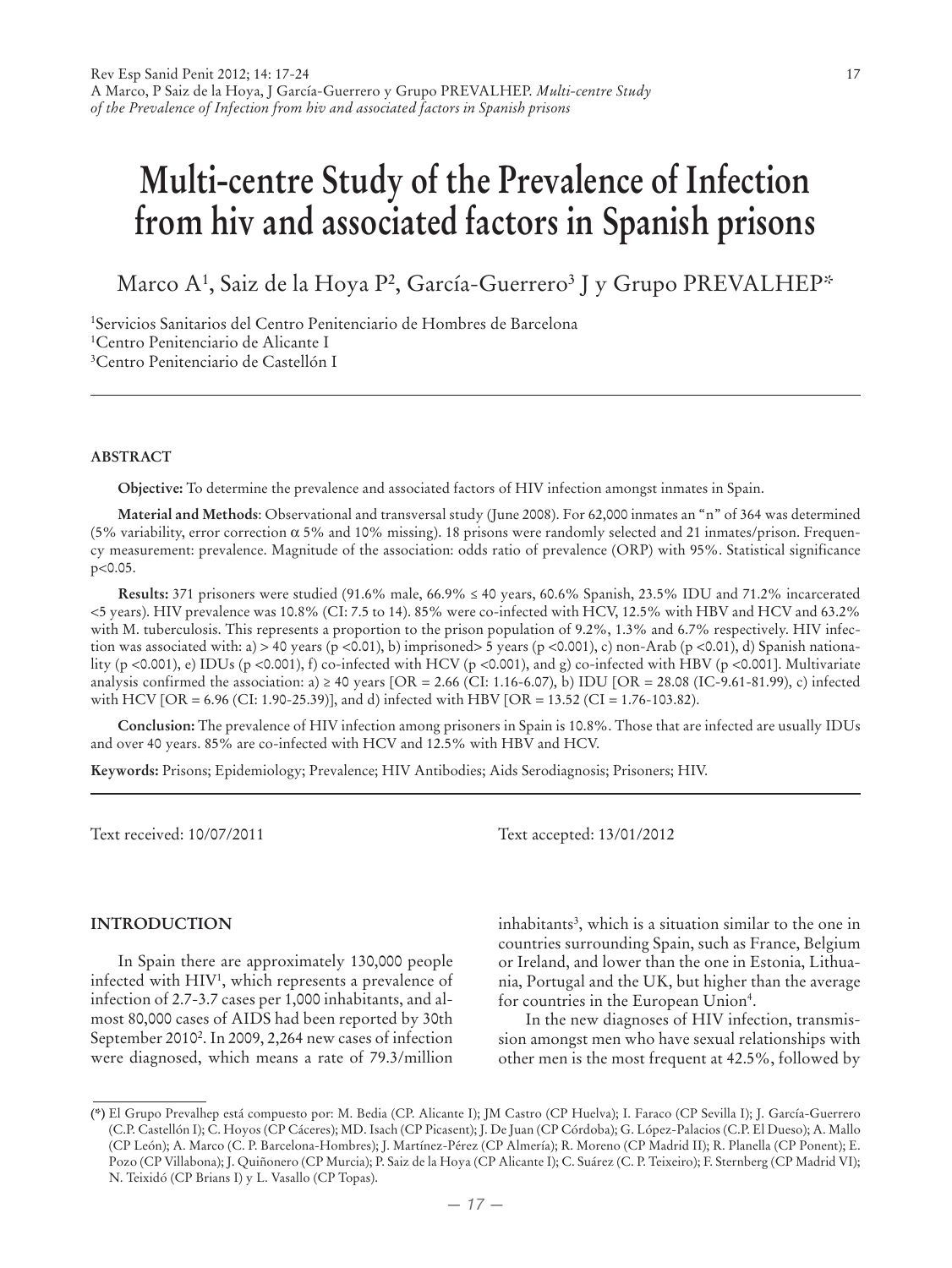heterosexuals at 34.5%, and finally infection caused by intravenous drug use (IDU) at 8.1%. Although the first years of the HIV infection epidemic in Spain had the greatest impact on IDUs, new cases amongst this group has been decreasing since the nineties<sup>5,6</sup>, probably because of the decreased use of IV amongst heroin abusers, the spread of methadone treatment programs, educational campaigns and a drop in young people consuming injected drugs. A reduction in HIV transmission amongst IDUs has also been observed amongst prison inmates<sup>7</sup>, which has presented important sociological changes in recent years: a modification of consumption patterns amongst Spanish substance abusers<sup>8,9</sup>, with lesser use of intravenous methods and an increase in foreign prisoners, who are generally less given to IDU<sup>10</sup>. It is highly likely that these sociological changes have meant important changes in the prevalence of HIV infection in the prison population. Consequently, the **objective** of our study is to estimate current prevalence, as well as the factors associated with HIV infection amongst prisoners in Spain.

## **MATERIALS AND METHODS**

Sub-study of the PREVALHEP project, designed to measure the prevalence of infection from hepatotropic viruses, HIV and *M. tuberculosis* amongst Spanish prison inmates. This is an observational, cross-sectional study carried out in June 2008. The source of the data was the clinical histories of the included inmates, since anyone entering a Spanish prison is offered a voluntary serological study of this and other infections.

**Size of the sample.** A sample was taken by twostage cluster sampling with probabilities proportional to the sizes of the first stage units (number of inmates per centre). The number of selected prisons was 18. The second stage consisted of the random selection of 21 inmates per included prison. The selected prisons were: Huelva, Cordoba, Almeria, Seville, Villabona (Asturias), Castellon, Leon, El Dueso (Cantabria), Ponent (Lerida), Topas (Salamanca), Brians (Barcelona), Caceres, Teixeiro (Corunna), Madrid II, Madrid VI, Murcia, Valencia y Fontcalent (Alicante I).

**Variables studied.** The variables collected and analysed were: a) socio-demographic variables (age, gender, race, nationality and intravenous drug use); b) those related to stay in prison (total time in prison and year of last entry); and c) clinical-serological (serologies of HIV, Hepatitis B and Hepatitis C, results of Mantoux intra dermal reaction and existence or not of previous tuberculosis).

**Statistical analysis.** The sample variables were described in the univariate study. The frequency measurement used was prevalence. To describe the quantitative variables the mean with standard deviation was used or median and percentiles. Comparison of medians between groups was made using Student's t test. Analysis of association between qualitative variables was made with the chi squared test  $(X^2)$ . To quantify the magnitude of the association the crude odds ratio of prevalence was calculated (ORp) with confidence intervals of 95% (CI 95%) and with variables that had both ends of the CI 95% above or below the unit, the adjusted ORp was calculated using a multiple logistical regression model. The level of statistical significance in the hypothesis contrasts was p <0.05. The statistical program used was the SPSS v.10.0.

**Legal and ethical considerations:** The patients included were informed and their consent was requested for use of their data, which was duly recorded in their clinical history. Administrative authorisation was requested from the General Secretary of Prisons of the Spanish Government and the Secretary for Prison Services, Rehabilitation and Youth Justice of the Regional Government of Catalonia. The study was evaluated by the Ethical and Clinical Research Committee of the *Fundació Gol i Gorina* of Barcelona.

# **RESULTS**

378 inmates were selected, of which 371 (98.1%) were studied. There was a lesser study amongst inmates of Arab ethnicity (98.8% vs 94.7%) with statistically significant differences (p=0.03).

The average age of the selected sample was 35.7 years  $(DS + / – 10,3)$  and the average period of imprisonment, 3.6 years (DS +/– 4.4). Most were men (91.6%), young (66.9% ≤ 40 years) and Spanish (60.6%). The foreigners in the sample were mostly North African (35.2%) and Latin American (32.4%), while the rest (n=46; 32.4%) were from other geographical areas. By countries, the most numerous foreigners were Moroccan (n=46; 32.4%). 23.5% had a background of IDU and 71.2% had been prisoners for less than 5 years. The socio-demographic characteristics of the studied population are shown in greater detail in table 1.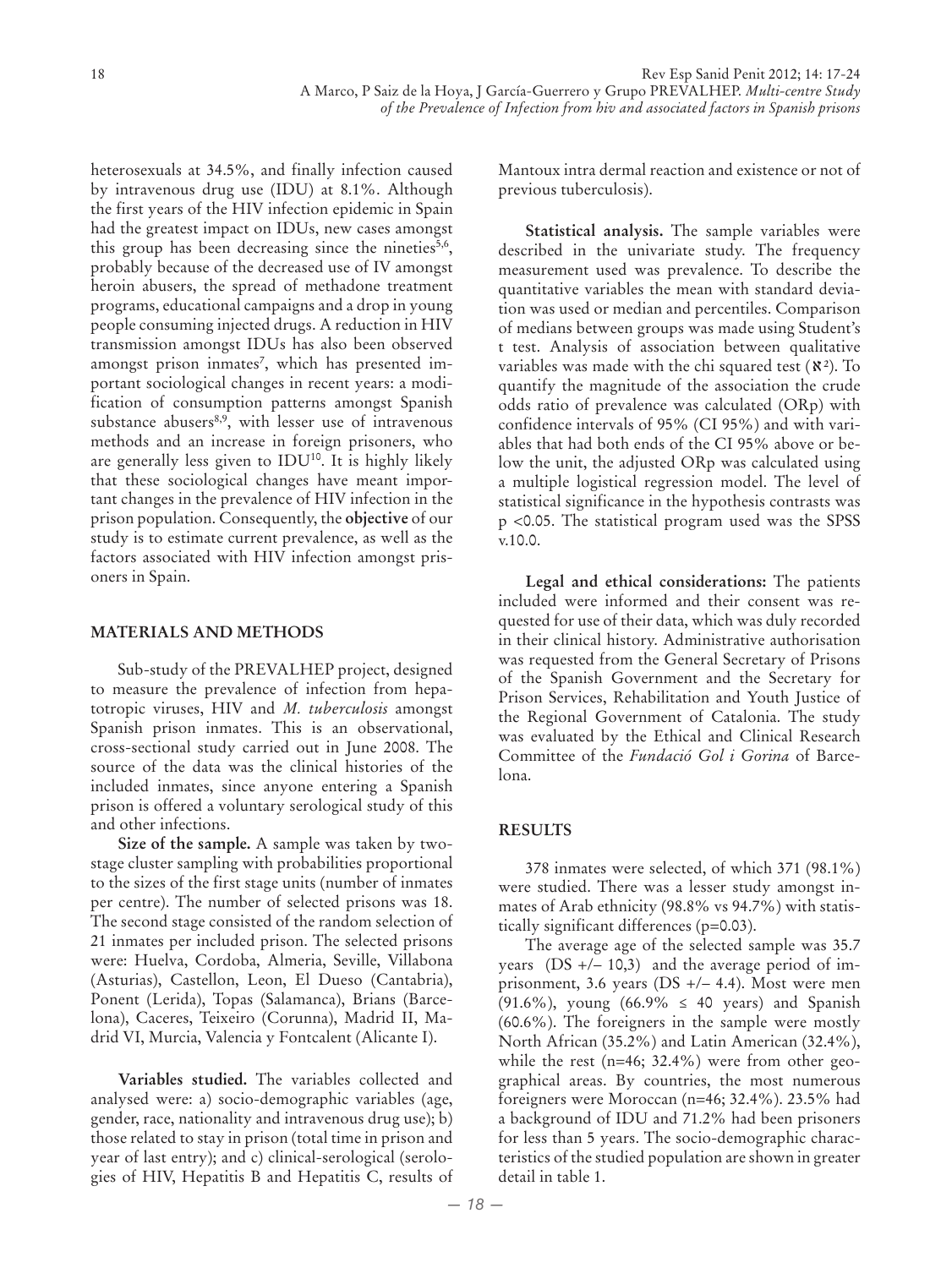| Variables                   | n   | $\frac{0}{0}$ |
|-----------------------------|-----|---------------|
| $\bullet$ Gender            |     |               |
| Men                         | 347 | 91.8          |
| Women                       | 31  | 8.2           |
| $\bullet$ Age               |     |               |
| $\leq 40$ years             | 253 | 66.9          |
| > 40 years                  | 125 | 33.1          |
| · Origin                    |     |               |
| Spanish                     | 229 | 60.6          |
| Foreigners                  | 149 | 39.4          |
| • Race or ethnic background |     |               |
| Caucasian                   | 284 | 75.1          |
| Arabic                      | 57  | 15.1          |
| Negro                       | 14  | 3.7           |
| Gypsy                       | 23  | 6.1           |
| · IDU background            |     |               |
| Yes                         | 87  | 23.2          |
| $\rm No$                    | 291 | 76.8          |
| • Years in prison           |     |               |
| $< 5$ years                 | 269 | 71.2          |
| $\geq$ 5 years              | 109 | 28.8          |



Figure 1. Proportion of people infected by HIV, HBV HCV and M tuberculosis, as well as co-infected by HIV with HBV, HCV and M tuberculosis in the prison population of Spain.

Of the sample studied, 40 (10.8%; CI: 7.5-14) were HIV infected, 84 (22.7%) with Hepatitis C, 9 (2.6%) with Hepatitis B (HbsAg +) and 173 (50.5%) with *M. tuberculosis*.

IDU: Intravenous drug user

Table 1. Descriptive characteristics of the studied sample.

| Variables                          | $HIV + n=40$    | $HIV - n = 331$  | Value "p" | OR (CI 95%)         |
|------------------------------------|-----------------|------------------|-----------|---------------------|
|                                    | Media (DT)      | Media (DT)       |           |                     |
| $\bullet$ Age                      | $39.2 (+/-7.3)$ | $35.4 (+/-10.5)$ | 0.002     | $1.03(1-1.06)$      |
| • Years in prison                  | $7.7 (+/-6.8)$  | $3.1(+/-3.6)$    | < 0.001   | $1.2(1.1-1.3)$      |
|                                    | $n(\%)$         | $n(\%)$          |           |                     |
| $\bullet$ Male                     | 82 (95)         | 302 (91.2)       | 0.4       | $1.8(0.4-8)$        |
| • From North Africa or Middle East | 0(0)            | 54(16.3)         | 0.006     |                     |
| • Spanish                          | 364 (90)        | 189(57.1)        | < 0.001   | $6.8(2.4-19.4)$     |
| $\bullet$ IDU                      | 34(85)          | 53(16.1)         | < 0.001   | 29.5 (11.8-73.8)    |
| • HCV co-infection                 | 36(85)          | 48 (14.5)        | < 0.001   | $31.7(12.6 - 79.5)$ |
| • HBV co-infection                 | 5(12.5)         | 4(1.2)           | < 0.001   | $10.6(2.7-41.5)$    |
| • Entered prison before 2007       | 23(57.5)        | 155(46.8)        | 0.2       | $1.5(0.8-3)$        |

OR: odds ratio. IDU: intravenous drugs user

Table 2 Variables associated with HIV infection (bivariate analysis)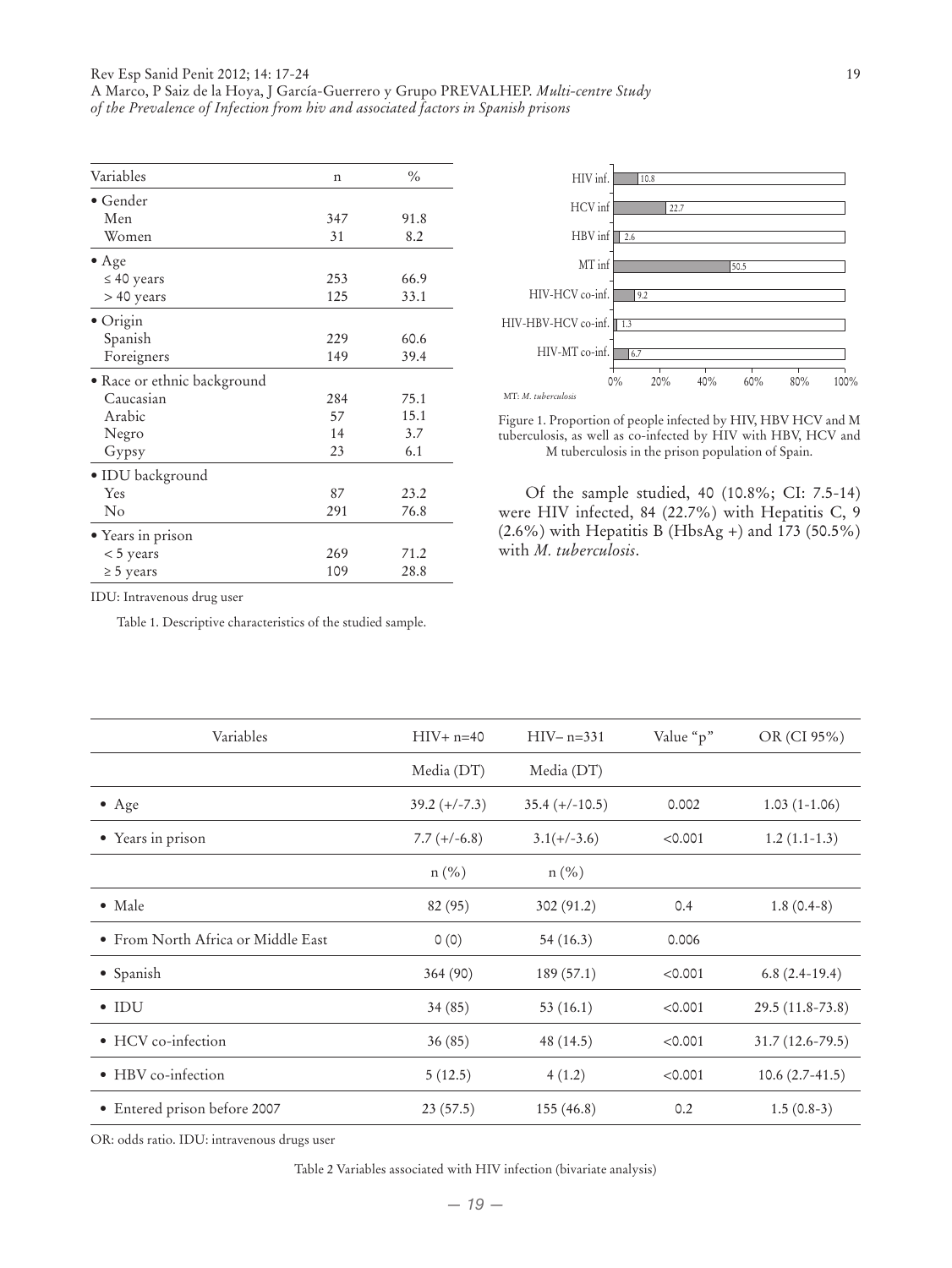The profile of those infected by HIV corresponds to a young patient (average 39.2 years), male (95%), Spanish (90%), Caucasian (87.5%) with a background of IDU (85%), with a known HIV infection time of 8 years (DS+/– 5.2) and a prison stay of 7.7 years (DS +/– 6.8). 85% of those infected by HIV were co-infected with hepatitis C, 12.5% conjointly with hepatitis B and C, and 63.2% with *M. tuberculosis*, which represents a proportion of the overall prison population of 9.2%, 1.3% and 6.7% respectively (figure 1). The median of CD4 lymphocytes was  $473/mm^3$  (+/-254) and 10.3% complied with diagnostic criteria for AIDS (status C3 of the CDC).

The bivariate analysis associated being HIV infected (table 2) with: a) being older (39.2 vs. 35.4 years amongst the uninfected; p=0.002); b) more time in prison (7.7 vs. 3.1 years amongst the uninfected; p<0.001); c) not being Arabic 0% of infected patients vs. 16.3% amongst uninfected individuals; p=0.006); d) being Spanish (90% of infected patients vs. 57.1% of uninfected individuals; p<0.001); and being an IDU (85% vs. 16.1% amongst uninfected individuals; p<0.001). Multivariate analysis (table 3) confirmed the association with: a) being  $\geq$  40 years [OR= 2.66] (CI: 1.16-6.07) p=0.02]; b) being an IDU [OR= 28.08 (CI: 9.61-81.99) p<0.001]; being HCV infected [OR= 6.96 (CI: 1.90-25.39)]; and d) being infected by HBV [OR= 13.52 (CI: 1.76-103.82)].

| • Variables                | Value "p" | OR (IC 95%)         |
|----------------------------|-----------|---------------------|
| • Age $\geq 40$ years      | 0.02      | $2.66(1.16-6.07)$   |
| • Years in prison $\geq 5$ | 0.7       | $1.15(0.49 - 2.71)$ |
| • Spanish                  | 0.8       | $1.16(0.32 - 4.20)$ |
| $\bullet$ IDU              | < 0.001   | 28.08 (9.61-81.99)  |
| · HCV infection            | 0.003     | $6.96(1.90-25.39)$  |
| · HBV infection            | 0.01      | 13.52 (1.76-103.82) |

Table 3. Variables associated with HIV infection (multivariate analysis)

### **DISCUSSION**

The main limitation of this study is the one that is often attributed to prevalence studies. They give a static view of the problem, they are circumscribed to the time when the information is collected. However, the phenomenon is a dynamic one and for this reason regular studies to detect changing trends early are rection amongst prisoners in Spain in the last 20 years has gone down from 40%11 to the 10.8% observed in this study with progressive reductions in this time period<sup>12-14</sup>. There have also been sizeable reductions of prevalence amongst prisoners in Italy<sup>15</sup> and the USA<sup>16</sup>. Despite the spectacular drop, the rate of HIV infection amongst inmates in Spain is still much higher than that of other developed countries such as Canada (0.9-2- 3%)17,18, Australia (<1%)19, the USA (0.3%-8.5%)20,21, the EU in general (1% amongst non-consumers and 4% amongst drug consumers) $^{22}$  or countries within the EU such as Finland (0.7%-1%)<sup>23</sup>, Portugal (6%)<sup>24</sup>, Greece (1%)<sup>25</sup>, Italy (7.5%)<sup>26</sup>, Ireland (<2%)<sup>27</sup>, Denmark (0%)28 or Great Britain (1.7%-4-5%)29,30. The prevalence of HIV infection amongst prisoners in Spain is also higher than that of non-EU member states such as Slovakia  $(0\%)^{31}$  or Croatia  $(0.15\%)^{32}$  and even exceeds that of some developing countries such as Indonesia (7.2%)<sup>33</sup>, Lebanon (0.17%)<sup>34</sup>, Pakistan (<2%)<sup>35</sup>, Morocco (2%)<sup>36</sup>, Afghanistan (1.8%)<sup>37</sup>, Belize (4%)<sup>38</sup> or India  $(<2\%)^{39}$ . A similar or higher prevalence than the one mentioned in Spain is only observed in countries when one or more of the following circumstances arise: a) when prisons receive a high proportion of IDU inmates, as is the case in Spain. This occurs in some prisons in Russia<sup>40</sup>, Italy<sup>41</sup>, France<sup>42</sup>, Thailand<sup>43</sup> and Brazil<sup>44</sup>; b) when the population presents a high incidence of sexually transmitted diseases, as is the case with some Brazilian prisons with a large percentage of women who worked in prostitution<sup>44,45</sup>; and c) when the prison is in a country in the sub-Saharan region of Africa, such as Nigeria<sup>46</sup>, Ghana<sup>47</sup>, Malawi<sup>48</sup> or Zambia49, which have high rates of HIV infection amongst the general population. As an example of this last situation, the study by Adjei et al<sup>50</sup> is worth mentioning, where the prevalence of HIV, HCV and syphilis amongst prison staff was 4.9%, 18.7% and 7.9% respectively. With the exception of prison inmates in develop-

ommended. In reality, the prevalence of HIV infec-

ing countries, where there is a greater representation of patients infected by sexual transmission, in developed countries most infected patients are, or have been IDUs. Total abstinence for these patients is infrequent, even in prison. This explains why many studies refer to consumption in prison<sup>30,43,51-55</sup>, with up to 60% of users consuming there<sup>53</sup>, and seroconversions in the same locations<sup>54-59</sup>. In our study, 90% of the infected patients were Spanish –more consumers than amongst foreign inmates<sup>9</sup> - , 85% were IDUs and only 16% of those that had at some time been IDUs had not acquired the infection. What is more, the majority were over 40 years of age and were aware of being infected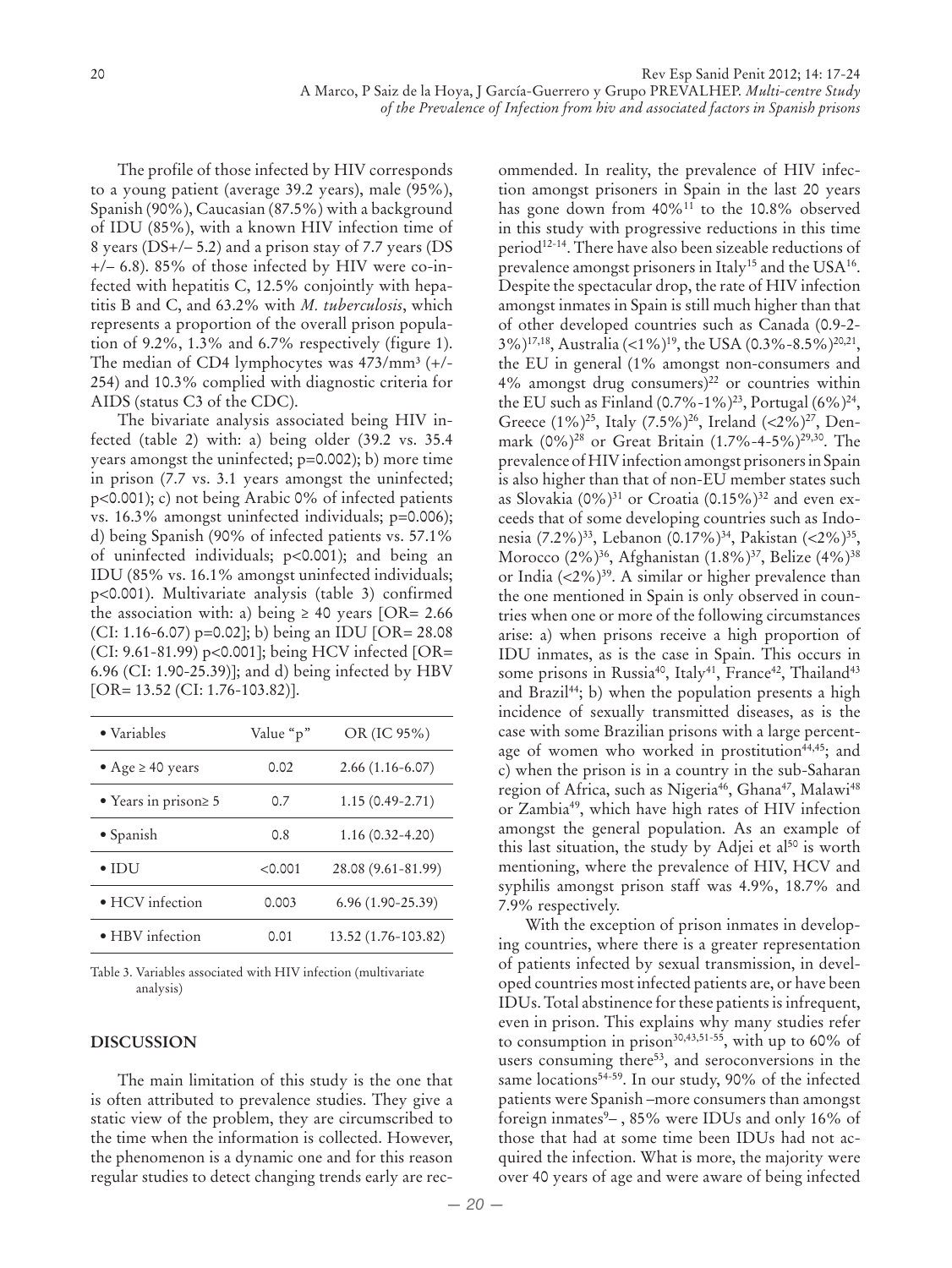up to 8 years beforehand, but it is likely that a significant percentage were infected years before finding out. As mentioned previously, this data would suggest that there is an ever smaller inclusion of young people into injected drug abuse and that infection in the IDU group has gone down considerably<sup>5,6</sup>.

What is noteworthy is that 85% were co-infected with Hepatitis C and 12% with Hepatitis B and C, as these viruses are efficiently transmitted intravenously. Given the age of the people affected, and the IDU time period, it is likely that many acquired these infections some time ago and so an increase in hepatic diseases is to be expected in these cases over the next few years<sup>60</sup>. The maintenance of damage reduction programs is therefore advisable, including syringe exchange programs, which are increasingly applied in Spain $^{61}$  and other countries  $^{62,63}$  to reduce the intravenous transmission of HIV, HCV and HBV amongst inmates that consume drugs, as well as guaranteeing treatment of hepatitis C without unnecessary delays for patients that require it.

The observed high rates (50.8%) of people infected by *M tuberculosis* and co-infection by HIV/*M tuberculosis* should also be mentioned; the latter has gone down from the 20.1% observed in a previous study $64$  to the present 6.7%, but still continues to be extremely high.

Prisons could play an important role –epidemiological, economic, clinical and therapeutic– via the identification of individuals infected with HIV who have not been diagnosed. It is calculated that this group in the EU could represent 30%65 of all those infected. The recommendations of the European Centre for Disease Control (ECDC) consider Prison Health as an essential part of the national programs directed towards extending the HIV test and reducing late diagnosis. In Spanish prisons the HIV blood test has been freely, voluntarily and confidentially offered to all inmates since the end of the eighties. It makes sense therefore to not lower our guard and continue to recommend a complete study of all inmates, with special emphasis on those over 40, IDUs and those infected by HBV and/or HCV as the groups most vulnerable to acquisition of HIV amongst prison inmates.

### **CORRESPONDENCE**

Dr. Andres Marco Programa VIH/SIDA Centro Penitenciaria de Hombres C/ Entenza, 155. Barcelona 08029 andres.marco.m@gmail.com

## **BIBLIOGRAPHICAL REFERENCES**

- 1. WHO. Global report: UNAIDS report on the global AIDS epidemic 2010 [Internet]. Geneva: WHO; 2010. [cited 2011 Apr 10]. Available from: http://www.unaids.org/documents/20101123\_ GlobalReport\_em.pdf
- 2. Vigilancia Epidemiológica del SIDA en España. Registro Nacional de Casos de SIDA. Actualización a 30 de junio de 2010. [Internet]. Madrid: Ministerio de Sanidad, Política Social e Igualdad; 2010. [ citado 11 abr 2011]. Disponible en: http:// www.isciii.es/ISCIII/es/contenidos/fd-servicioscientifico-tecnicos/fd-vigilancias-alertas/fd-enfermedades/SPNS\_Informe\_semestral.pdf
- 3. Vigilancia epidemiológica del VIH en España: nuevos diagnósticos de VIH en España, periodo 2003-2009. Sistemas de Información sobre nuevos diagnósticos de VIH autonómicos. Actualización 30 de junio de 2010. [Internet]. Madrid: Ministerio de Sanidad, Política Social e Igualdad; 2010. [citado 12 abr 2011]. Disponible en http://www. isciii.es/ISCIII/es/contenidos/fd-servicios-cientifico-tecnicos/fd-vigilancias-alertas/fd-enfermedades/fd-sida/nuevos\_diagnosticos\_ccaa.pdf
- 4. Van de Laar MJ, Likatavicius G. HIV and AIDS in the European Union, 2008. Euro Surveill 2009; 14. pii: 19422.
- 5. Infección por VIH y SIDA en España. Plan Multisectorial 2001-2005. Actualización noviembre de 2003. [Internet]. Madrid: Ministerio de Sanidad, y Consumo; 2003. [ citado 13 abr 2011]. Disponible en: http://www.msps.es/ciudadanos/ enfLesiones/enfTransmisibles/sida/docs/Indicadores\_nov2003.pdf
- 6. Castilla J, Sobrino P, Lorenzo JM, Moreno C, Izquierdo A, Lezaun ME, et al. Situación presente y futuras perspectivas de la epidemia del HIV y SIDA en España. An Sist Sanit Navar. 2006; 29: 13-25.
- 7. Hernández-Fernández T, Arroyo-Cobo JM. Resultados de la experiencia española: una aproximación global al VIH y al VHC en prisiones. Rev Esp Sanid Penit. 2010; 12: 86-90
- 8. Faílde JM, Lameiras M. Evolución de los conocimientos y prácticas de riesgo en relación a la infección por VIH/SIDA en la Prisión Provincial de Pereiro de Aguiar (Ourense). Estudio comparativo 1996-2003. Rev Esp Sanid Penit. 2005; 7: 42-51.
- 9. Moreno R, Vera-Remartínez E, García-Guerrero J, Planelles Ramos MV. Consumo de drogas al ingreso en prisión: comparación entre población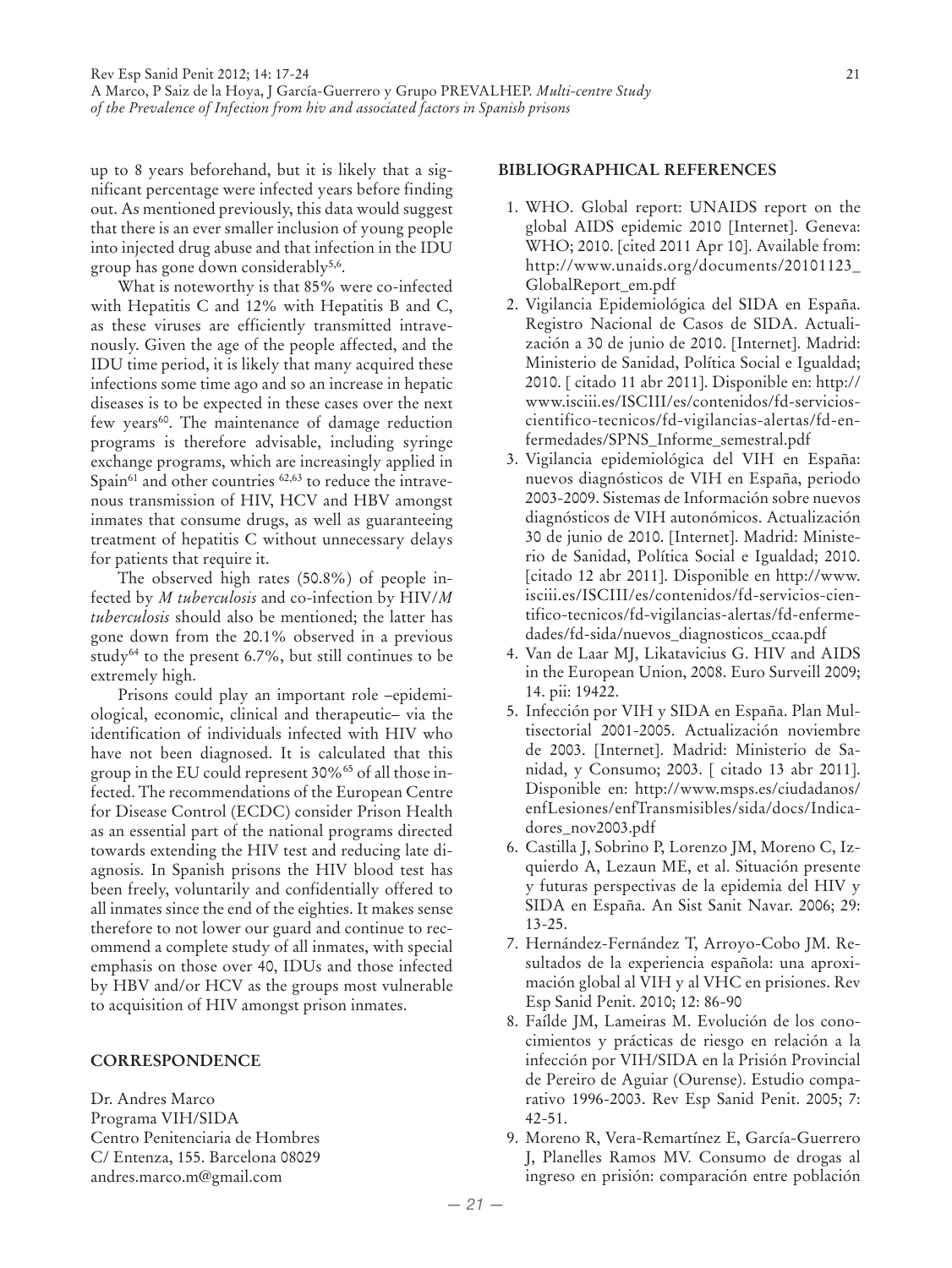española y extranjera. Rev Esp Sanid Penit. 2008; 10: 41-8.

- 10. Marco A, Sarriera C, Saiz de la Hoya P. Abordaje del paciente infectado por el virus de la hepatitis C en prisión. Avances en Hepatitis. 2009; 1: 15-22.
- 11. Martín-Sánchez M. Programa de prevención y control de enfermedades transmisibles en instituciones penitenciarias. Revista de Estudios Penitenciarios. Monográfico de Sanidad Penitenciaria. Madrid extra 1-1990: 51-67.
- 12. Martín V, Bayas JM, Laliga A, Pumarola T, Vidal J, Jiménez de Anta MT, et al. Seroepidemiology of HIV-1 infection in a Catalonian penitentiary. AIDS. 1990; 4: 1023-6.
- 13. Saiz de la Hoya P, Bedia M, Murcia J, Cebriá J, Sánchez-Payá J, Portilla J. Factores predictivos de infección por el VIH, VHC y coinfección en la población reclusa de una prisión española. Enferm Infecc Microbiol Clin. 2005; 23: 53-7.
- 14. Martín-Sánchez V, López-Caleya JF, Núñez MG, Morís ML, Pérez-Vicente R, Caylà JA. HCV and HIV infection, and coinfection in the León health area in the period 1993-2004. Rev Esp Salud Publica. 2009; 83: 533-41.
- 15. Babudieri S, Starnini G, Brunetti B, Carbonara S, D'Offizi GP, Monarca R, et al. HIV and related infections in Italian penal institutions: epidemiological and health organization note. Ann Ist Super Sanita. 2003; 39: 251-7.
- 16. HIV and prisons. Number of HIV-positive inmates decreases for 5th straight year. AIDS Policy Law. 2006; 21: 1.
- 17. Calzavara L, Ramuscak N, Burchell AN, Swantee C, Myers T, Ford P, et al. Prevalence of HIV and hepatitis C virus infections among inmates of Ontario remand facilities. CMAJ. 2007; 177: 257-61.
- 18. Poulin C, Alary M, Lambert G, Godin G, Landry S, Gagnon H, et al. Prevalence of HIV and hepatitis C virus infections among inmates of Quebec provincial prisons. CMAJ. 2007; 177: 252-6.
- 19. Butler T, Boonwaat L, Hailstone S, Falconer T, Lems P, Ginley T, et al. The 2004 Australian prison entrants' blood-borne virus and risk behaviour survey. Aust N Z J Public Health. 2007; 31: 44-50.
- 20. Behrendt C, Kendig N, Dambita C, Horman J, Lawlor J, Vlahov D. Voluntary testing for human immunodeficiency virus (HIV) in a prison population with a high prevalence of HIV**.** Am J Epidemiol. 1994; 139: 918-26.
- 21. Rosen DL, Schoenbach VJ, Wohl DA, White BL, Stewart PW, Golin CE.. Characteristics and be-

haviors associated with HIV infection among inmates in the North Carolina prison system. Am J Public Health. 2009; 99: 1123-30.

- 22. Rotily M, Weilandt C, Bird SM, Käll K, Van Haastrecht HJ, Iandolo E. Surveillance of HIV infection and related risk behaviour in European prisons. A multicentre pilot study. Eur J Public Health. 2001; 11: 243-50.
- 23. Viitanen P, Vartiainen H, Aarnio J, von Gruenewaldt V, Hakamäki S, Lintonen T, et al. Hepatitis A, B, C and HIV infections among Finnish female prisoners - Young females a risk group. J Infect. 2011; 62: 59-66.
- 24. Marques NM, Margalho R, Melo MJ, Cunha JG, Meliço-Silvestre AA. Seroepidemiological survey of transmissible infectious diseases in a portuguese prison establishment. Braz J Infect Dis. 2011; 15: 272-5.
- 25. Malliori M, Sypsa V, Psichogiou M, Touloumi G, Skoutelis A. A survey of bloodborne viruses and associated risk behaviours in Greek prisons. Addiction. 1998; 93: 243-51.
- 26. Babudieri S, Longo B, Sarmati L, Starnini G, Dori L, Suligoi B, et al. Correlates of HIV, HBV, and HCV infections in a prison inmate population: results from a multicentre study in Italy. J Med Virol. 2005; 76: 311-7.
- 27. Danis K, Doherty L, McCartney M, McCarroll J, Kennedy H. Hepatitis and HIV in Northern Ireland prisons: a cross-sectional study. Euro Surveill. 2007; 12 (1):pii=674. Available from: http://www.eurosurveillance.org/ViewArticle. aspx?ArticleId=674
- 28. Christensen PB, Krarup HB, Niesters HG, Norder H, Georgsen J. Prevalence and incidence of bloodborne viral infections among Danish prisoners. Eur J Epidemiol. 2000; 16: 1043-9.
- 29. Bird AG, Gore SM, Jolliffe DW, Burns SM. Anonymous HIV surveillance in Saughton Prison, Edinburgh. AIDS. 1992; 6: 725-33.
- 30. Gore SM, Bird AG, Burns SM, Goldberg DJ, Ross AJ, Macgregor J. Drug injection and HIV prevalence in inmates of Glenochil prison. BMJ. 1995; 310: 293-6.
- 31. Staneková D, Ondrejka D, Habeková M, Wimmerrová S, Kucerková S. Pilot study of risk behaviour, voluntary HIV counselling and HIV antibody testing from saliva among inmates of prisons in Slovakia. Cent Eur J Public Health. 2001; 9: 87-90
- 32. Burek V, Horvat J, Butorac K, Mikulī R. Viral hepatitis B, C and HIV infection in Croatian prisons. Epidemiol Infect. 2010; 138: 1610-20.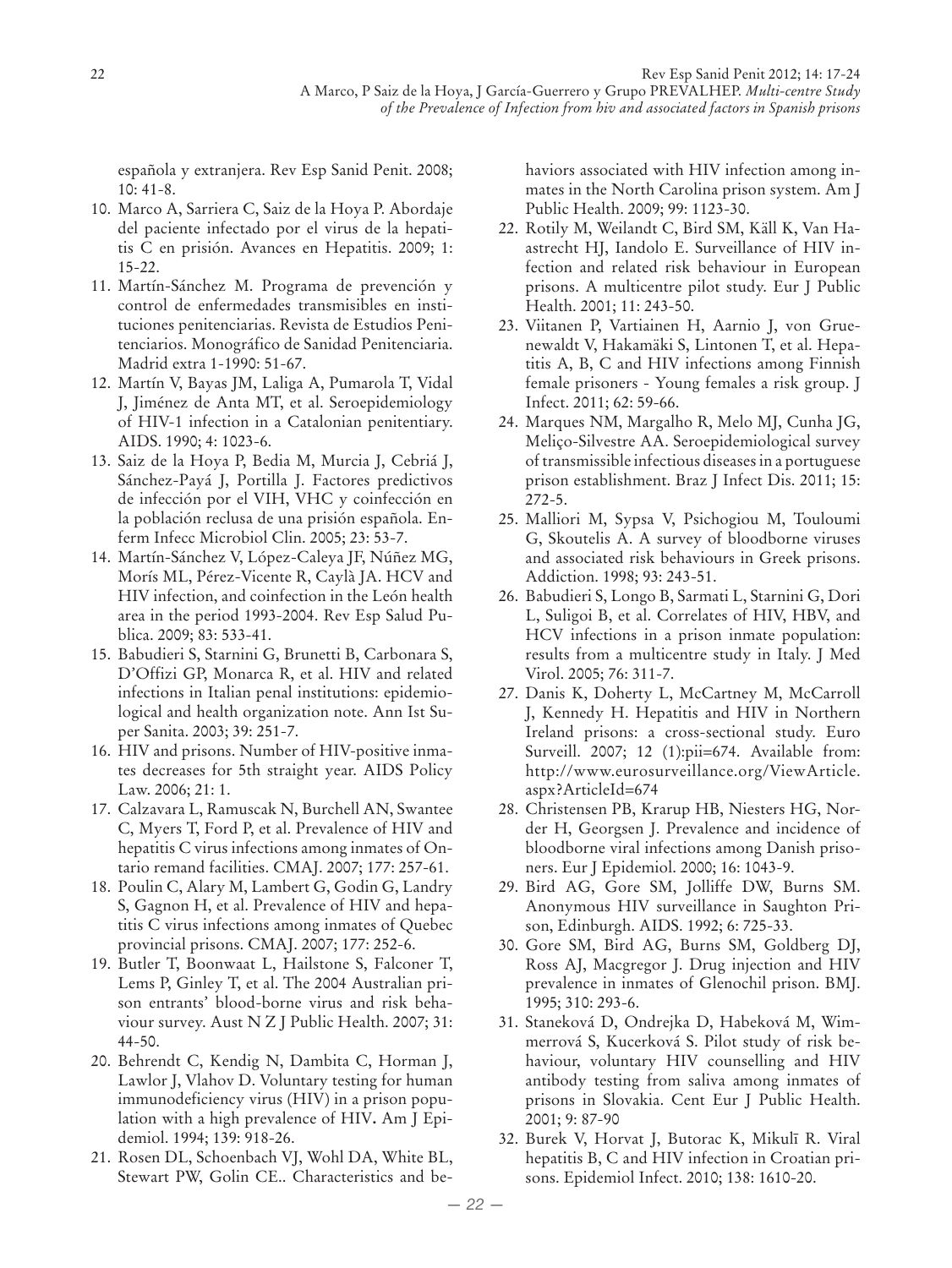- 33. Nelwan EJ, Van Crevel R, Alisjahbana B, Indrati AK, Dwiyana RF, Nuralam N, et al. Human immunodeficiency virus, hepatitis B and hepatitis C in an Indonesian prison: prevalence, risk factors and implications of HIV screening. Trop Med Int Health. 2010; 15: 1491-8.
- 34. Mahfoud Z, Kassak K, Kreidieh K, Shamra S, Ramia S. Prevalence of antibodies to human immunodeficiency virus (HIV), hepatitis B and hepatitis C and risk factors in prisoners in Lebanon. J Infect Dev Ctries. 2010; 4: 144-9.
- 35. Kazi AM, Shah SA, Jenkins CA, Shepherd BE, Vermund SH. Risk factors and prevalence of tuberculosis, human immunodeficiency virus, syphilis, hepatitis B virus, and hepatitis C virus among prisoners in Pakistan. Int J Infect Dis. 2010;14 Suppl 3: e60-6.
- 36. El Ghrari K, Terrab Z, Benchikhi H, Lakhdar H, Jroundi I, Bennani M. Prevalence of syphilis and HIV infection in female prison population in Morocco*.* East Mediterr Health J. 2007; 13: 774-9.
- 37. Nasir A, Todd CS, Stanekzai MR, Bautista CT, Botros BA, Scott PT, et al. Prevalence of HIV, hepatitis B and hepatitis C and associated risk behaviours amongst injecting drug users in three Afghan cities. Int J Drug Policy. 2011; 22: 145-52.
- 38. Gough E, Edwards P. HIV seroprevalence and associated risk factors among male inmates at the Belize Central Prison. Rev Panam Salud Pública. 2009; 25: 292-9.
- 39. Sundar M. Ravikumarr KK, Sudarshan MK. A cross-sectional seroprevalence survey for HIV-1 and high risk sexual behaviour of seropositives in a prison in India. Indian J Public Health. 1995; 39: 116-8.
- 40. Rhodes T, Platt L, Maximova S, Koshkina E, Latishevskaya N, Hickman M, et al. Prevalence of HIV, hepatitis C and syphilis among injecting drug users in Russia: a multi-city study. Addiction. 2006; 101: 252-66.
- 41. Sabbatani S, Giuliani R, Fulgaro C, Paolillo P, Baldi E, Chiodo F. HIVAb, HCVAb and HBsAg seroprevalence among inmates of the prison of Bologna and the effect of counselling on the compliance of proposed tests. Epidemiol Prev. 2004; 28: 163-8.
- 42. Rotily M, Galinier-Pujol A, Obadia Y, Moatti JP, Toubiana P, Vernay-Vaisse C, et al. HIV testing, HIV infection and associated risk factors among inmates in south-eastern French prisons. AIDS. 1994; 8: 1341-4.
- 43. Thaisri H, Lerwitworapong J, Vongsheree S, Sawanpanyalert P, Chadbanchachai C, Roja-

nawiwat A, et al. HIV infection and risk factors among Bangkok prisoners, Thailand: a prospective cohort study. BMC Infect Dis. 2003; 3: 25.

- 44. Strazza LO, Massad EE, Azevedo RS, Carvalho HB. Behavior associated with HIV and HCV infection in female prison inmates in São Paulo, Brazil. Cad Saude Publica. 2007; 23: 197-205.
- 45. Lopes F, Latorre MR, Campos Pignatari AC, Buchalla CM. HIV, HPV, and syphilis prevalence in a women's penitentiary in the city of São Paulo, 1997-1998. Cad Saude Publica. 2001; 17: 1473-80.
- 46. Adoga MP, Banwat EB, Forbi JC, Nimzing L, Pam CR, Gyar SD, et al. Human immunonodeficiency virus, hepatitis B virus and hepatitis C virus: sero-prevalence, co-infection and risk factors among prison inmates in Nasarawa State, Nigeria. J Infect Dev Ctries. 2009; 3: 539-47.
- 47. Adjei AA, Armah HB, Gbagbo F, Ampofo WK, Quaye IK, Hesse IF, et al. Prevalence of human immunodeficiency virus, hepatitis B virus, hepatitis C virus and syphilis among prison inmates and officers at Nsawam and Accra, Ghana. J Med Microbiol. 2006; 55: 593-7.
- 48. Chimphambano C, Komolafe OO, Muula AS. HIV prevalence among prison inmates in a central prison in southern Malawi, 2005. Trop Doct. 2007; 37: 226-8.
- 49. Simooya OO, Sanjobo NE, Kaetano L, Sijumbila G, Munkonze FH, Tailoka F, et al**.** 'Behind walls': a study of HIV risk behaviours and seroprevalence in prisons in Zambia. AIDS. 2001; 15: 1741-4.
- 50. Adjei AA, Armah HB, Gbagbo F, Ampofo WK, Boamah I, Adu-Gyamfi C, et al. Correlates of HIV, HBV, HCV and syphilis infections among prison inmates and officers in Ghana: A national multicenter study**.** BMC Infect Dis. 2008; 8: 33.
- 51. Bird AG, Gore SM, Cameron S, Ross AJ, Goldberg DJ. Anonymous HIV surveillance with risk factor elicitation at Scotland's largest prison, Barlinnie. AIDS. 1995; 9: 801-8.
- 52. Kallas EG, Varella D, Ceneviva AC, Castelo A. HIV Seroprevalence and Risk Factors in a Brazilian Prison. Braz J Infect Dis. 1998; 2: 197-204**.**
- 53. Koulierakis G, Gnardellis C, Agrafiotis D, Power KG. HIV risk behaviour correlates among injecting drug users in Greek prisons. Addiction. 2000; 95: 1207-16**.**
- 54. Miller ER, Bi P, Ryan P. Hepatitis C virus infection in South Australian prisonenrs: seroprevalence, seroconverrsion and risk factors. Int J Infect Dis. 2009; 13: 2001-8.